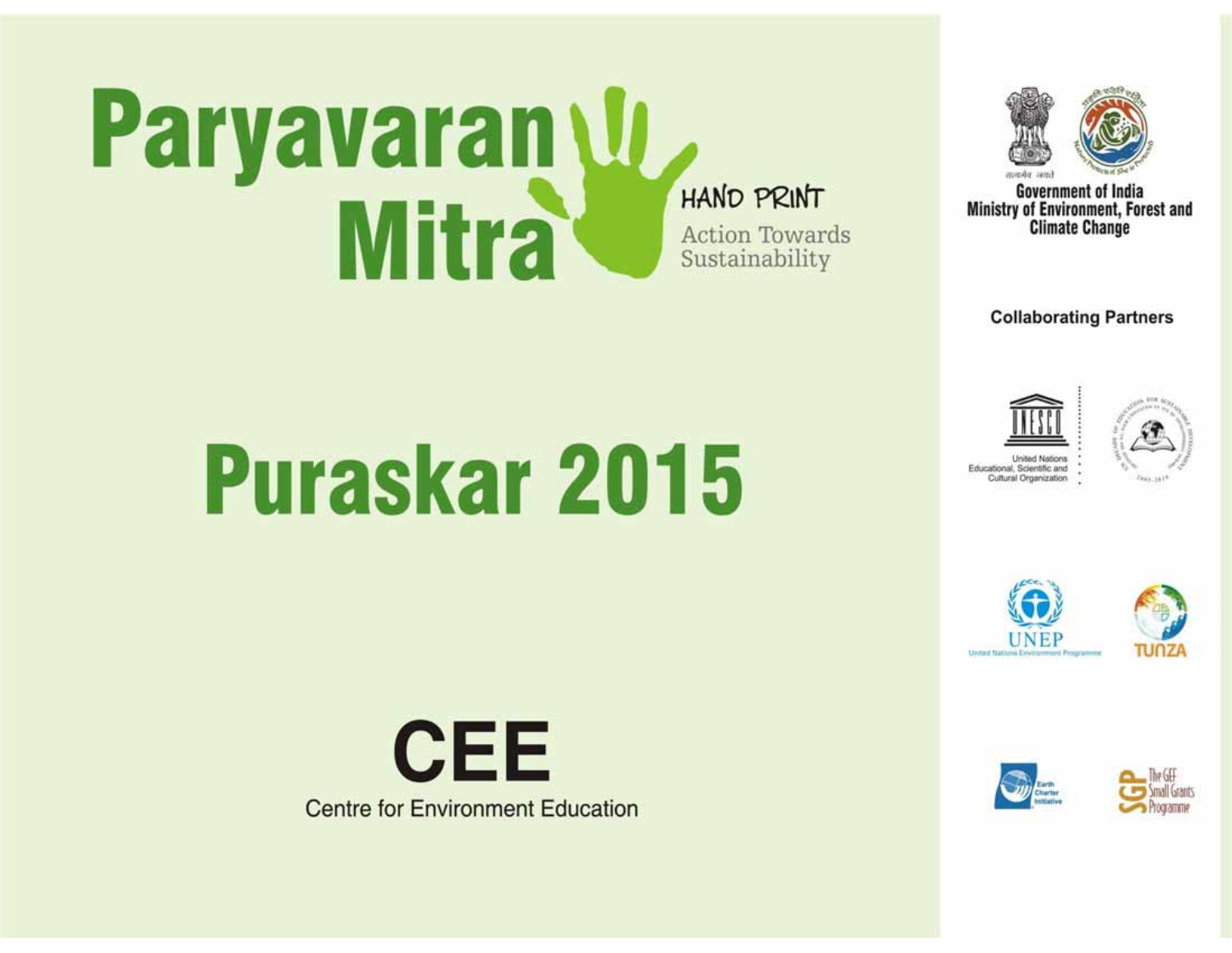Builds on first phase of the Pick Right/ Kaun Banega Bharat Ka Paryavaran Ambassador (KBBPA) campaign.





Dr. A P J Abdul Kalam is the Paryavaran Ambassador

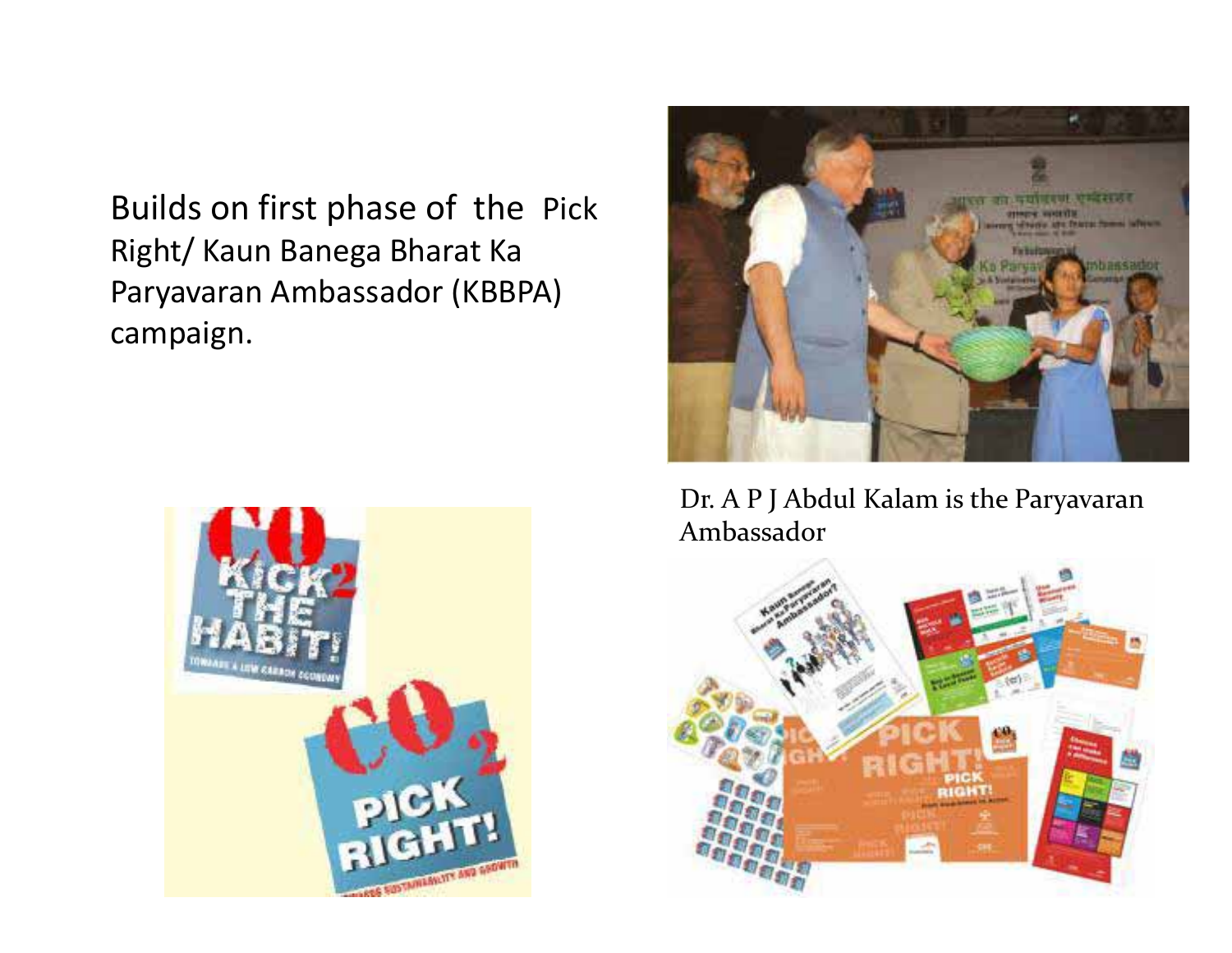#### **Paryavaran U** HAND PRINT **Mitra** Action Toward Sustainability

**An Education Programme for School Children on Sustainability and Climate Change.** 

*Goal of the programme is <u><sup>'</sup>to create a network of young leaders,</u> from schools across the country, having awareness, knowledge, commitment and potential to meet the challenges of environmental sustainability at their spheres of influence'* 



Dr A.P.J Abdul Kalam launched the programme on 24<sup>th</sup> July 2010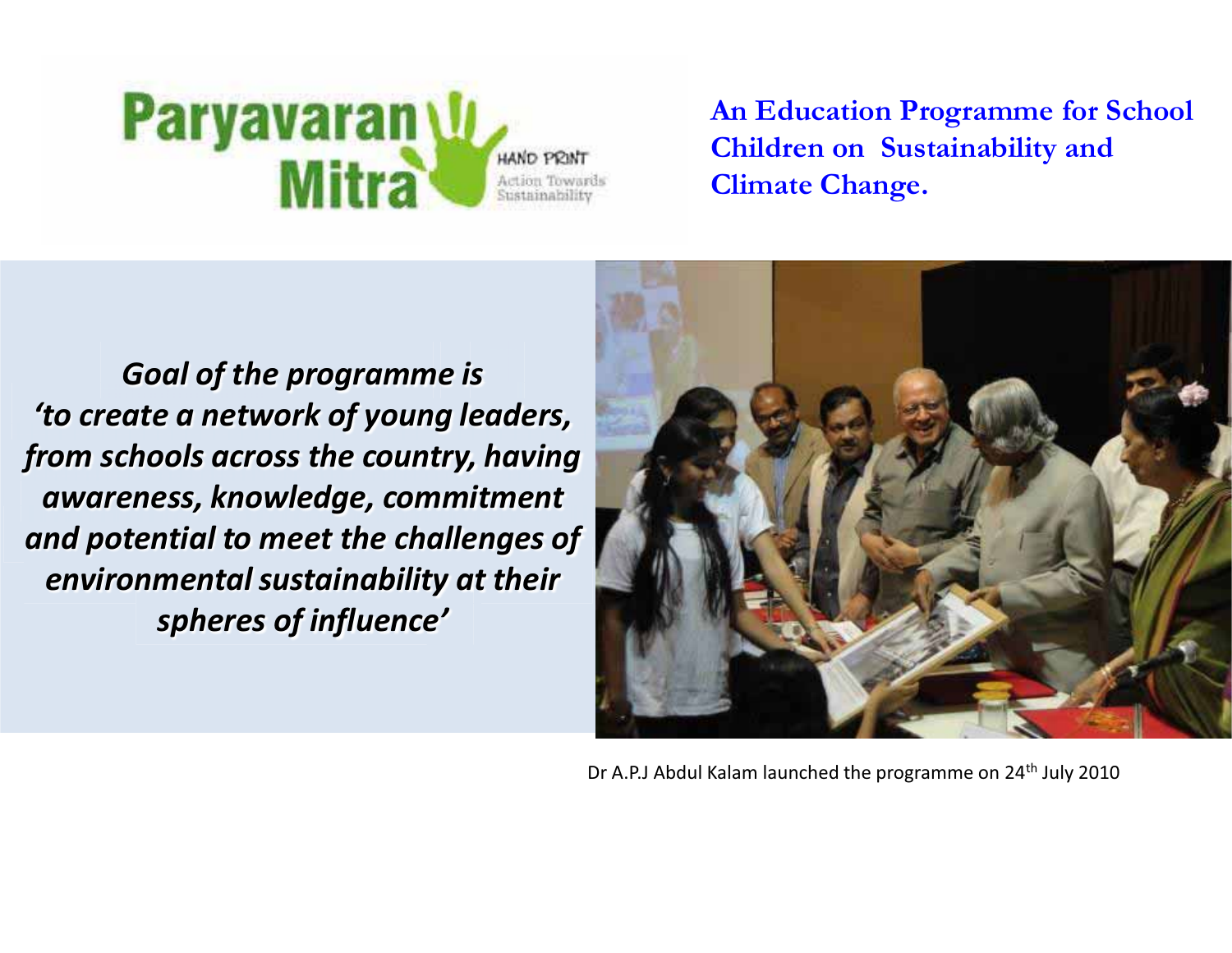#### One Amongst the 4 Projects Identified Globally by UNESCO as Best Practice in Education for Sustainable Development

**OUNISCO/N** 

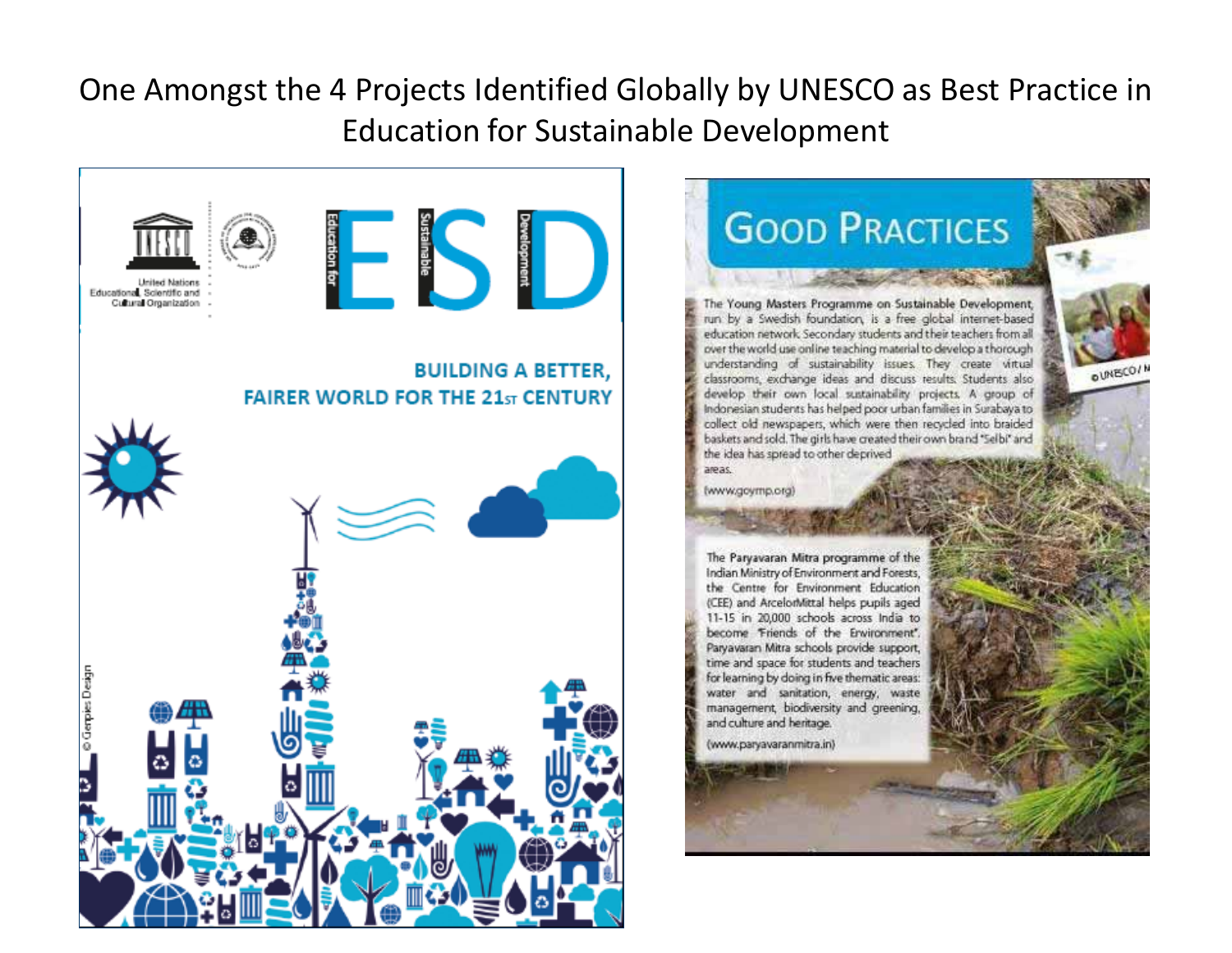### **Paryavaran Mitra Puraskar 2015**

Paryavaran Mitra Puraskar is the recognition of exemplary leadership shown by schools and its stakeholders in encouraging and engaging students in Handprint actions.

### **Award Categories**

- Best School
- Best Teacher
- Best Student

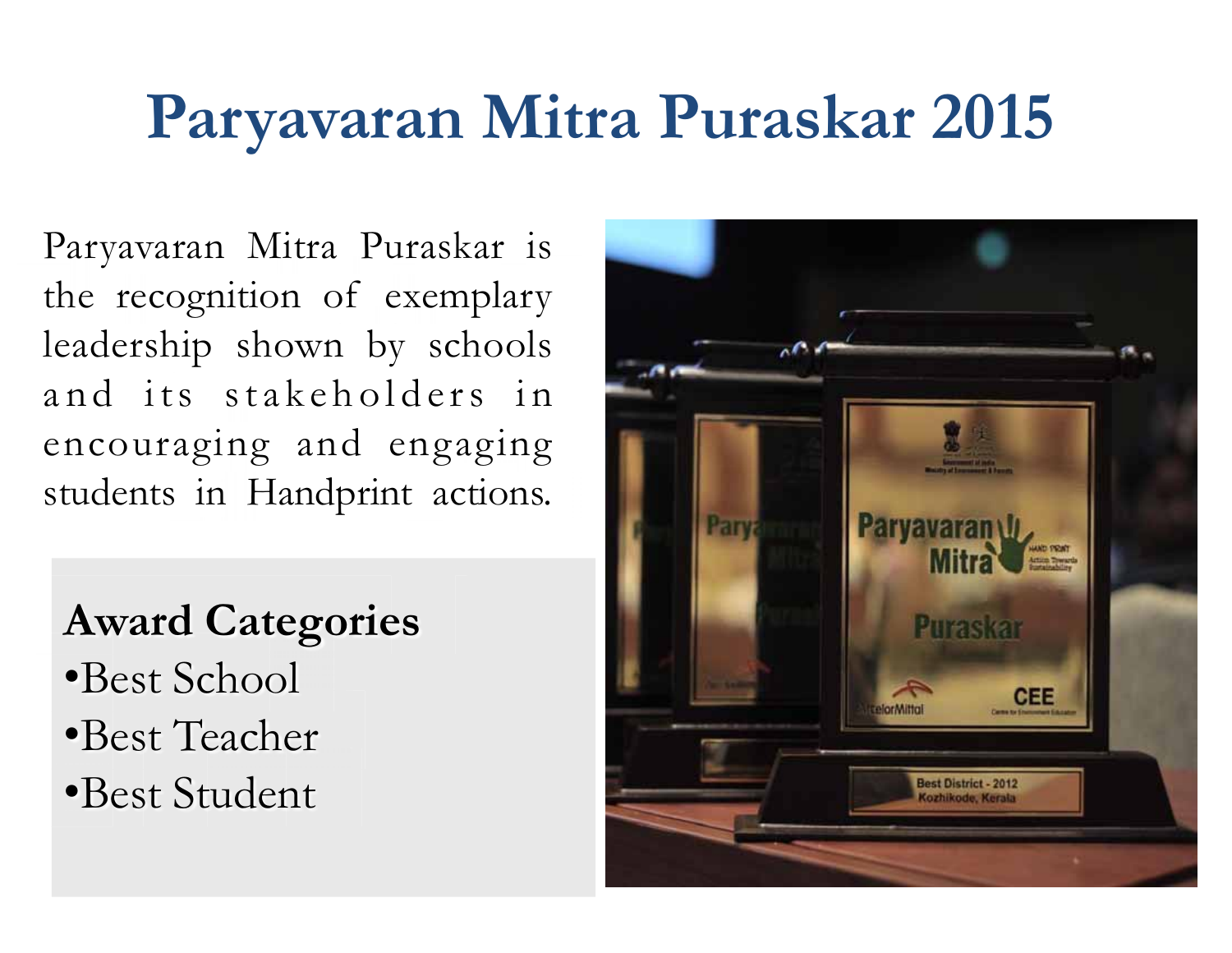### The Puraskar is not only an award...



- $\bullet$  It furthers the Paryavaran Mitra Programme objective which is to strengthen curricular activities, in the context of national imperatives including the H'ble Supreme Court's Directive in Environment Education, National Curriculum Framework 2005, and the Continuous and Comprehensive Evaluation (CCE).
- $\bullet$ The CCE suggests assessment of the students through observing "participation in school activities relating to improvement in environment, participation in community activities relating to environment, behaviours showing sensitiveness and concerns to environmental degradation and initiatives for betterment of the environment.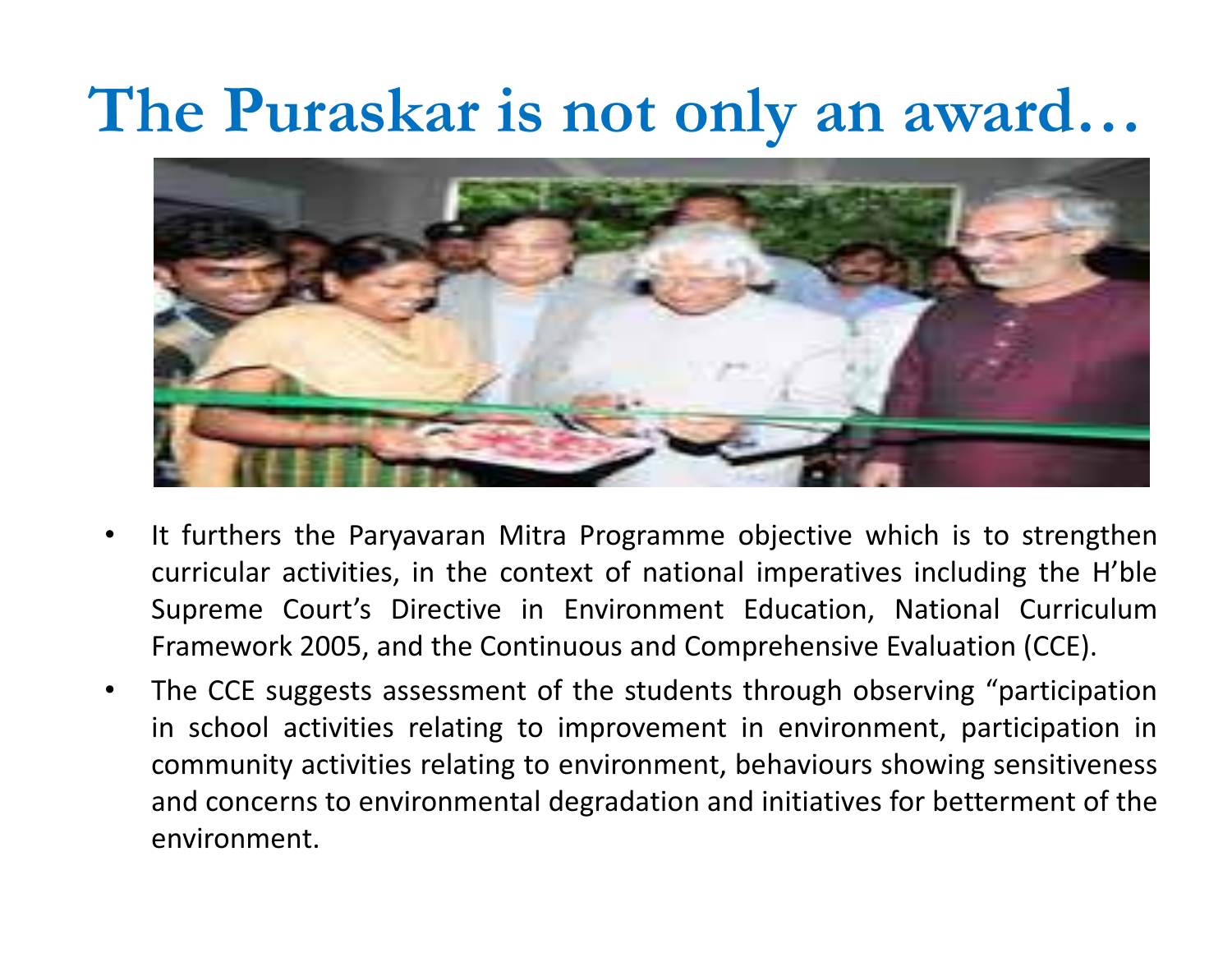### **The Puraskar is based on the Handprint**

Handprint in the context of the programme means a school that promotes positive & tangible action and projects towards sustainability, an integral part of Education for Sustainable Development (ESD).

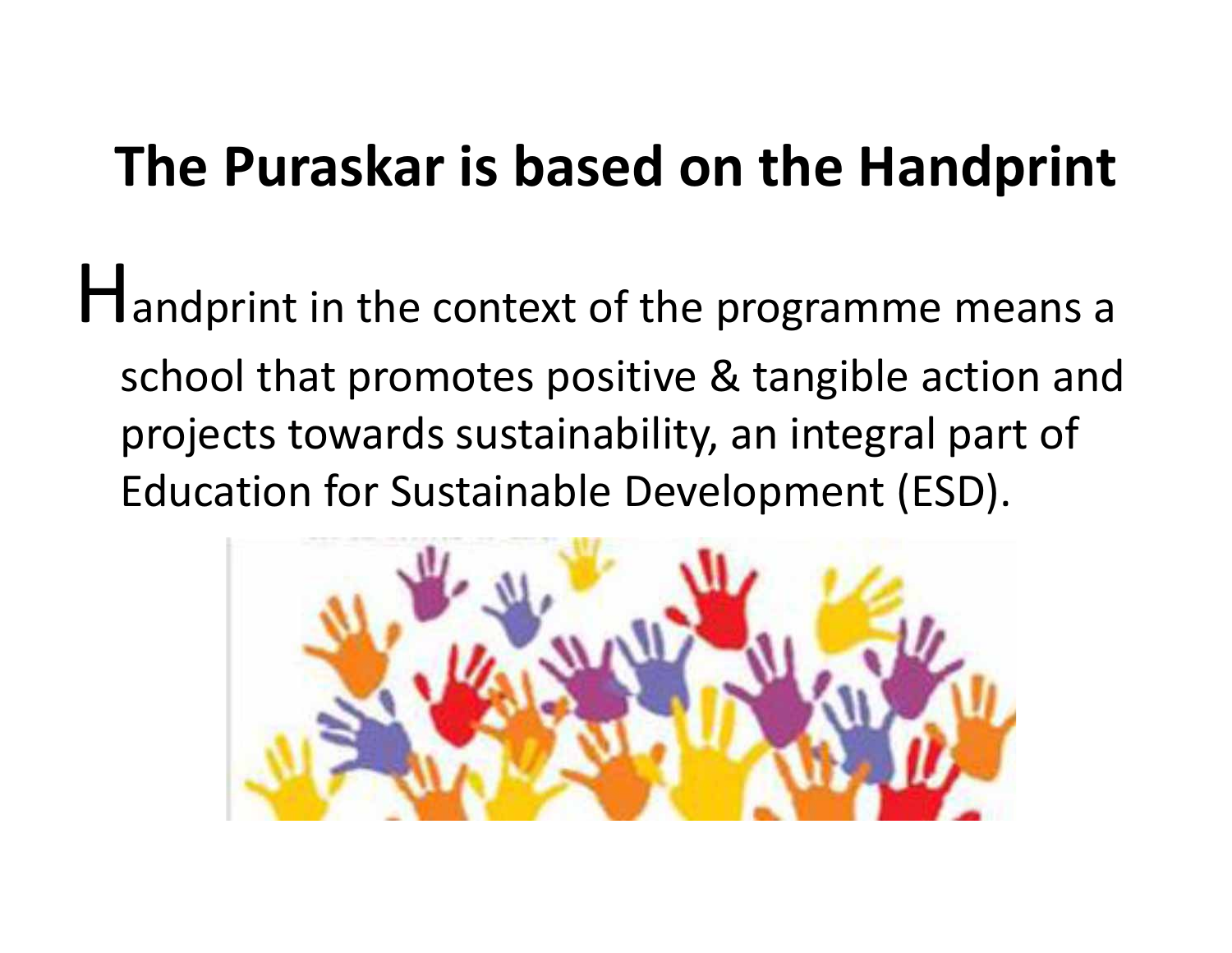## **BEST SCHOOL**

A Paryavaran Mitra school is one that provides support, time, and space for students and teachers to be actively engaged in learning by doing i.e. Project Based Learning (PBL). In other words, it is a school that promotes project based exploration, discovery, thinking, sharing and action.





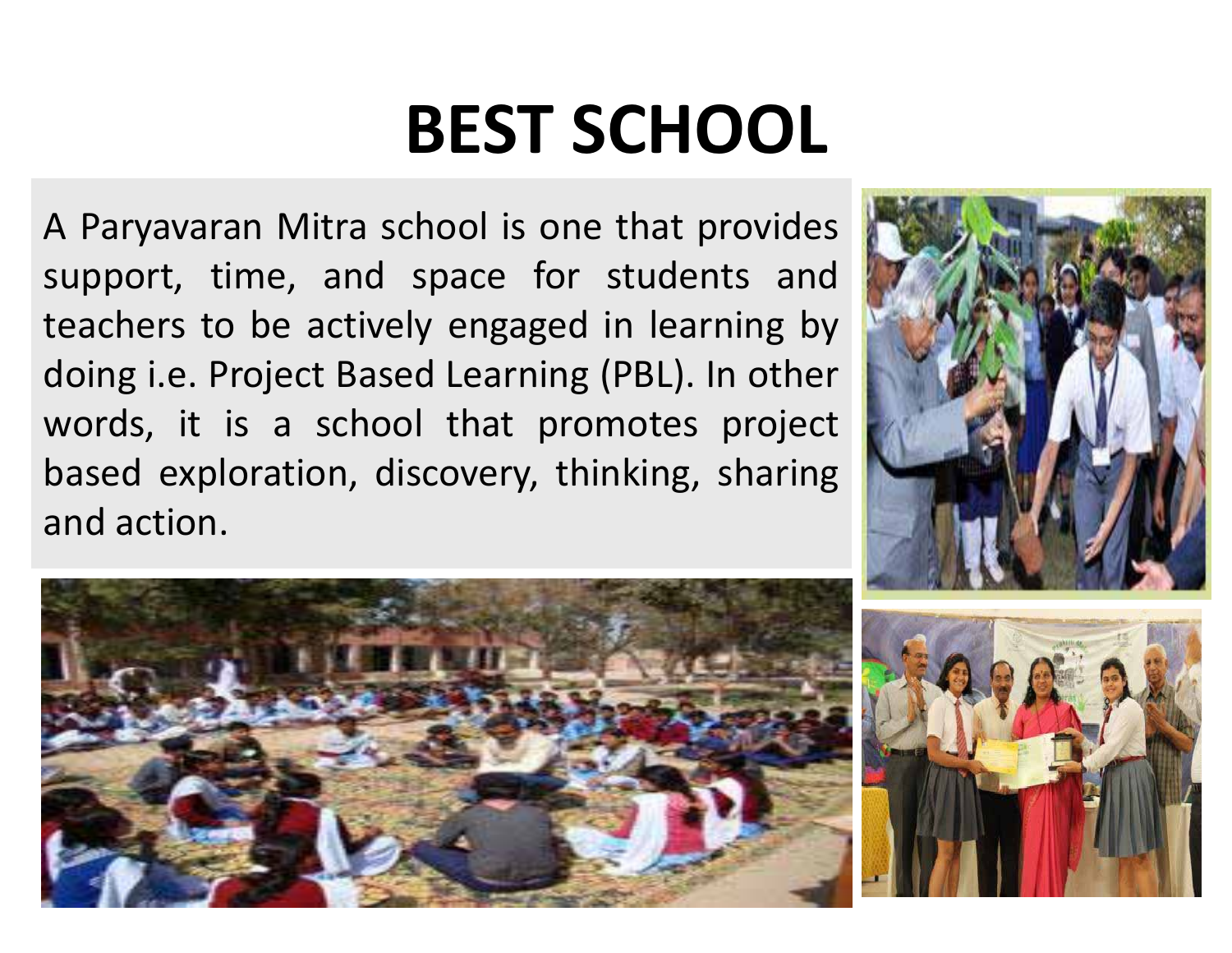#### **School Assessment Criteria**  .

- Environmental improvement and learning outcomes from the projects undertaken. Innovativeness/creativity in the actions done by the school.
- Involvement and leadership of the children in the project. (Whole class involvement)
- Scope of the action of the project and Outreach to the community.
- Linkages to curriculum and classroom activities.
- Sustainability and replicability of action.
- Mobilization of Funds and other resources, information, etc.
- Dissemination of the findings/learning.

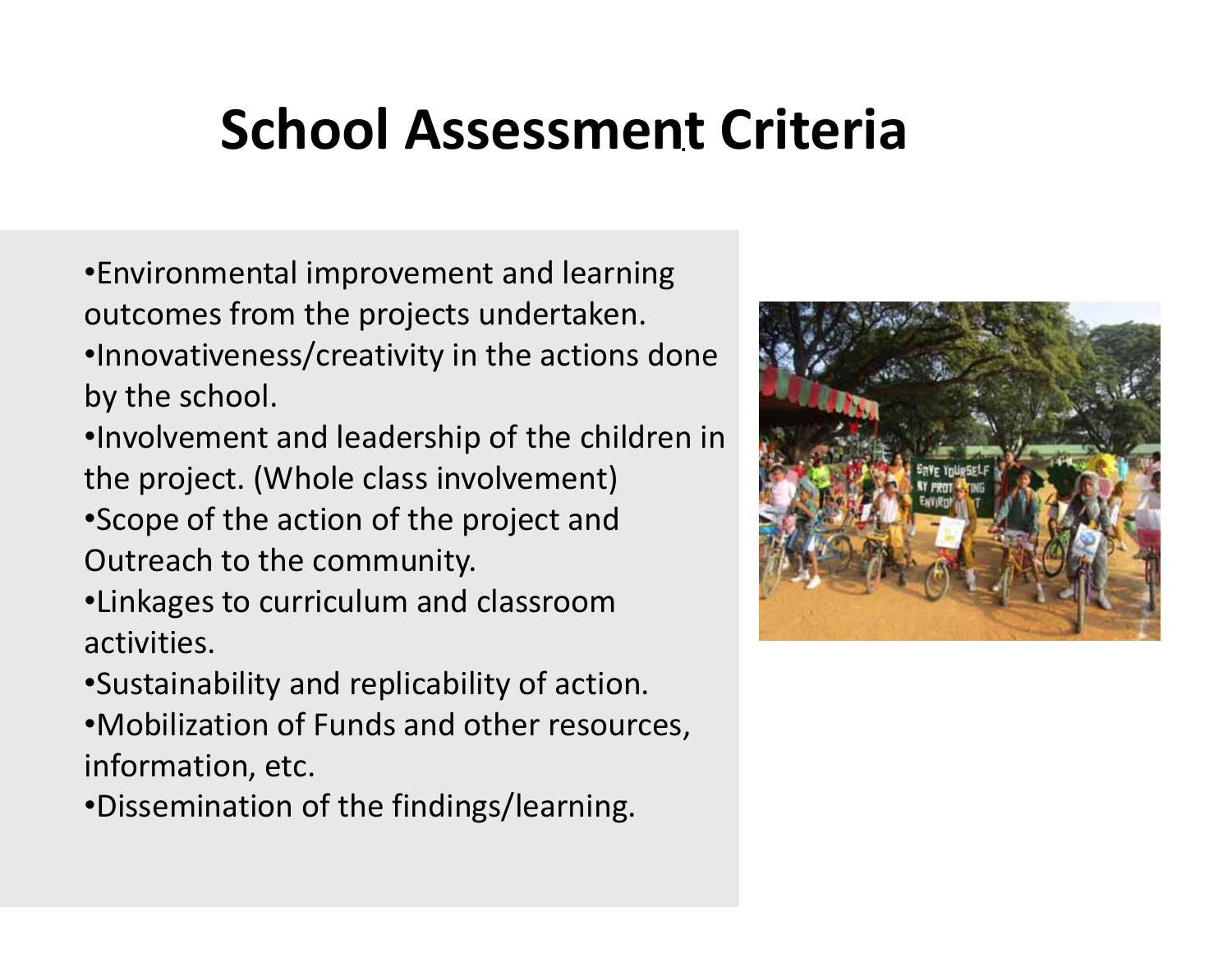### **Schools to carry out Action Projects in atleast 3 of the 5 themes:**

**Water and Sanitation** 

**Biodiversity and Greening** 

**Energy** 

 **Waste Management** 

**Culture and Heritage** 

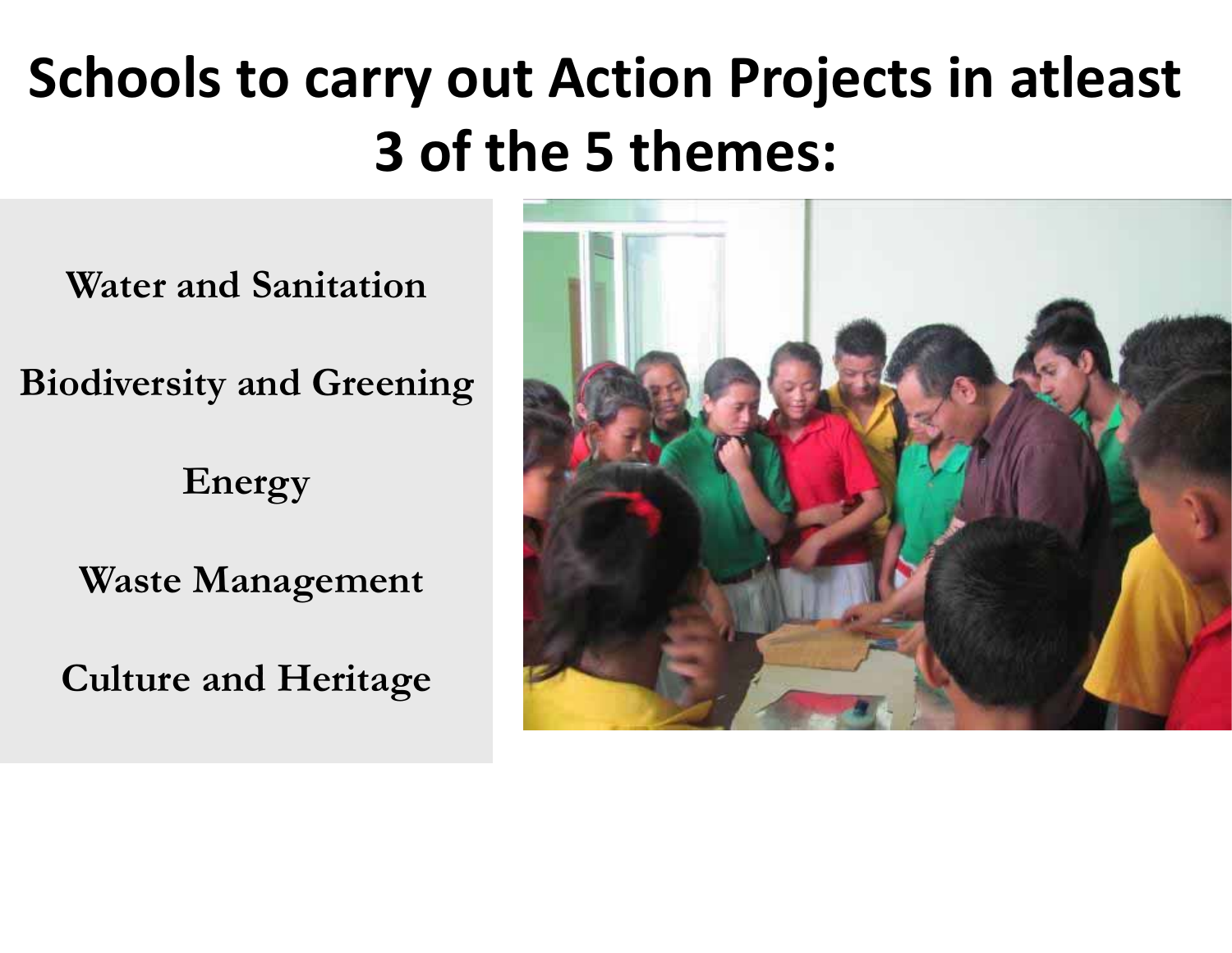### **Approach: Curricular Activity leading to Action Projects**





Students preventing water from stagnation near the handpump at school which could otherwise breed mosquitos.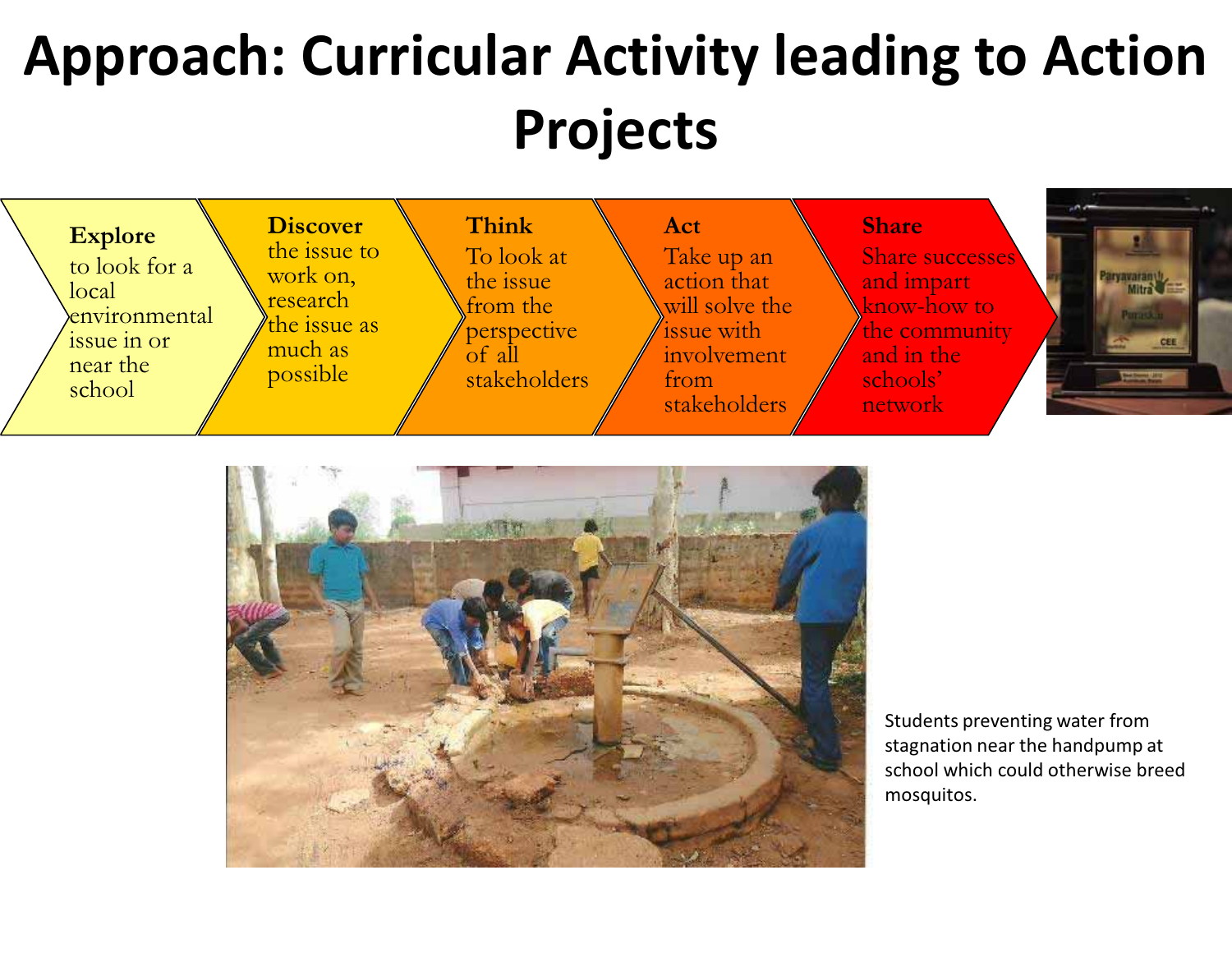#### **PARYAVARAN MITRA HANDBOOK CURRICULAR ACTIVITY**

- $\bullet$  **How much water is available?** Pg. 27 ( To demonstrate the distribution of water on earth and how much of it is actually available for direct use)
- $\bullet$  **Dripping Tap**. Pg. 33 (To explain how a large quantity of water gets wasted through leaking taps).

#### **ACTION PROJECT Action: Water Audit**

0 **Observation** 

0

Data Collection of water wastage

**Action: Repair Water Taps** 

**Handprint:** No.of litres of water saved due to repairing of leaking taps.



### **Example: Theme Water**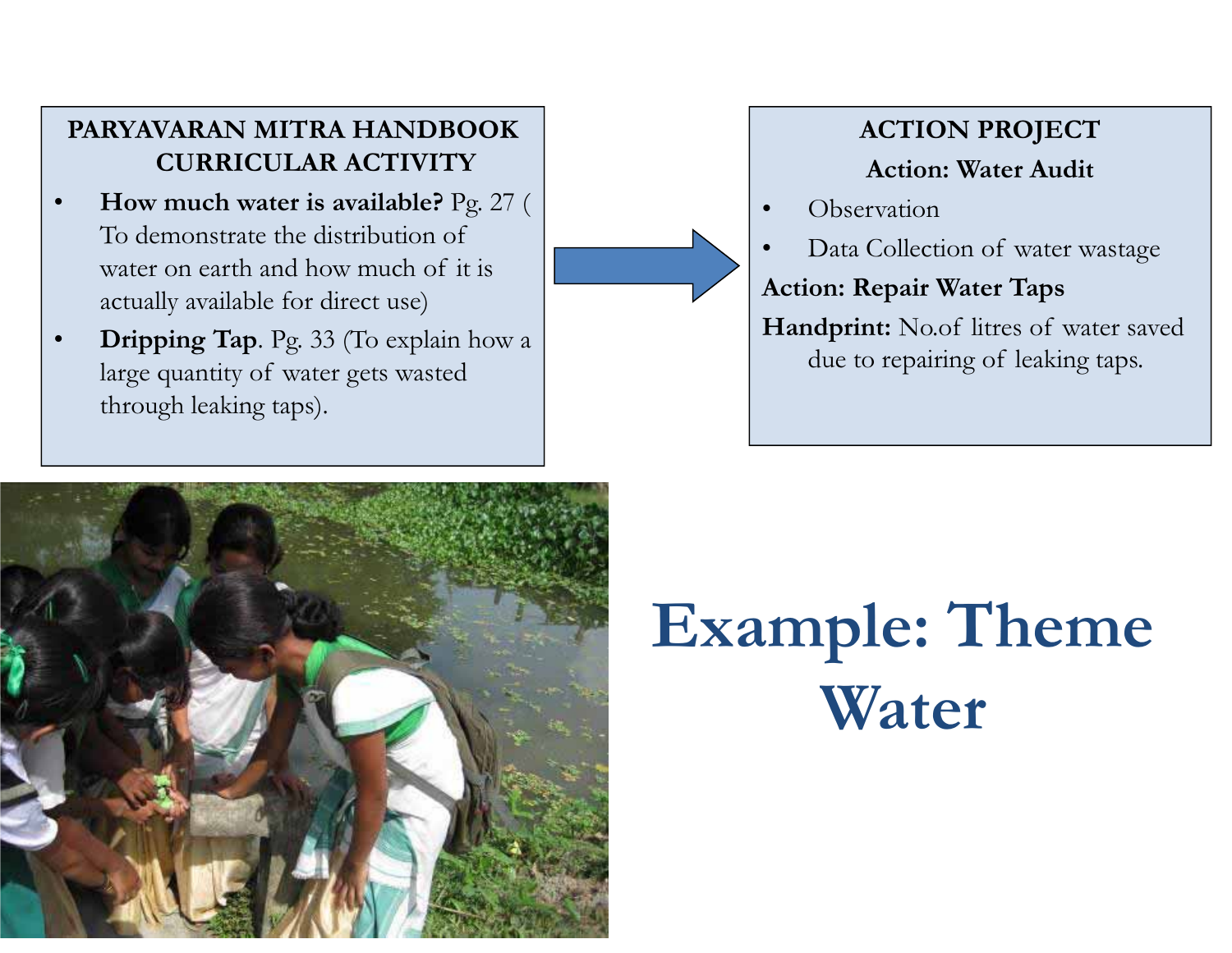### **Paryavaran Mitra Teacher**

 A Paryavaran Mitra teacher is one who demonstrates his/her commitment by adopting a sustainable lifestyle, attitudes and behaviour. Reflecting this with the children, he or she is becoming a role model true to the values promoted by the programme.

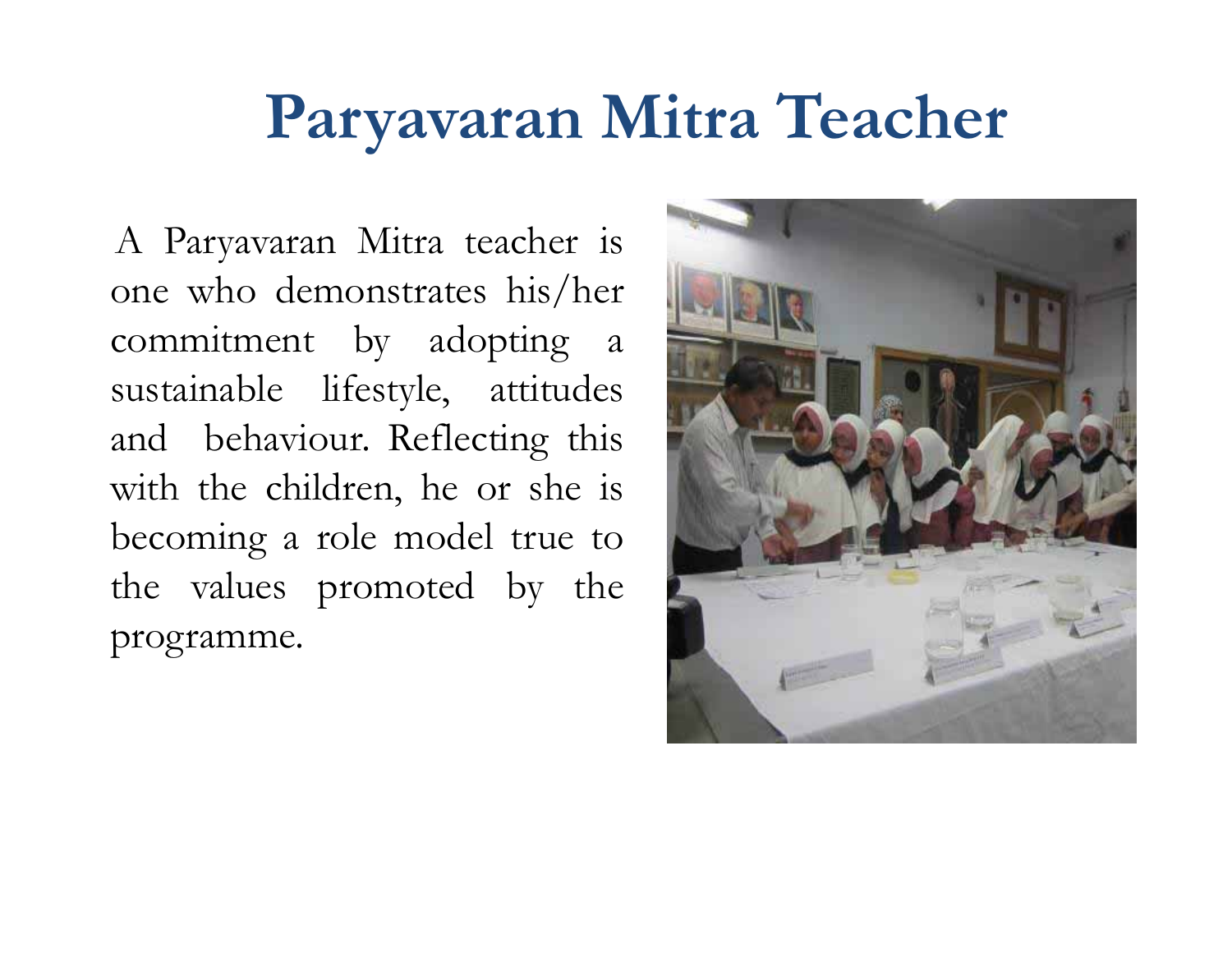### **Teacher Assessment Criteria**

Project Based Learning Curricular Linkages Involvement of Students<sup>®</sup> Learning Outcome (Both Educational and Environmental)

- •Teacher's learning and challenges
- Plan for Future
- Report

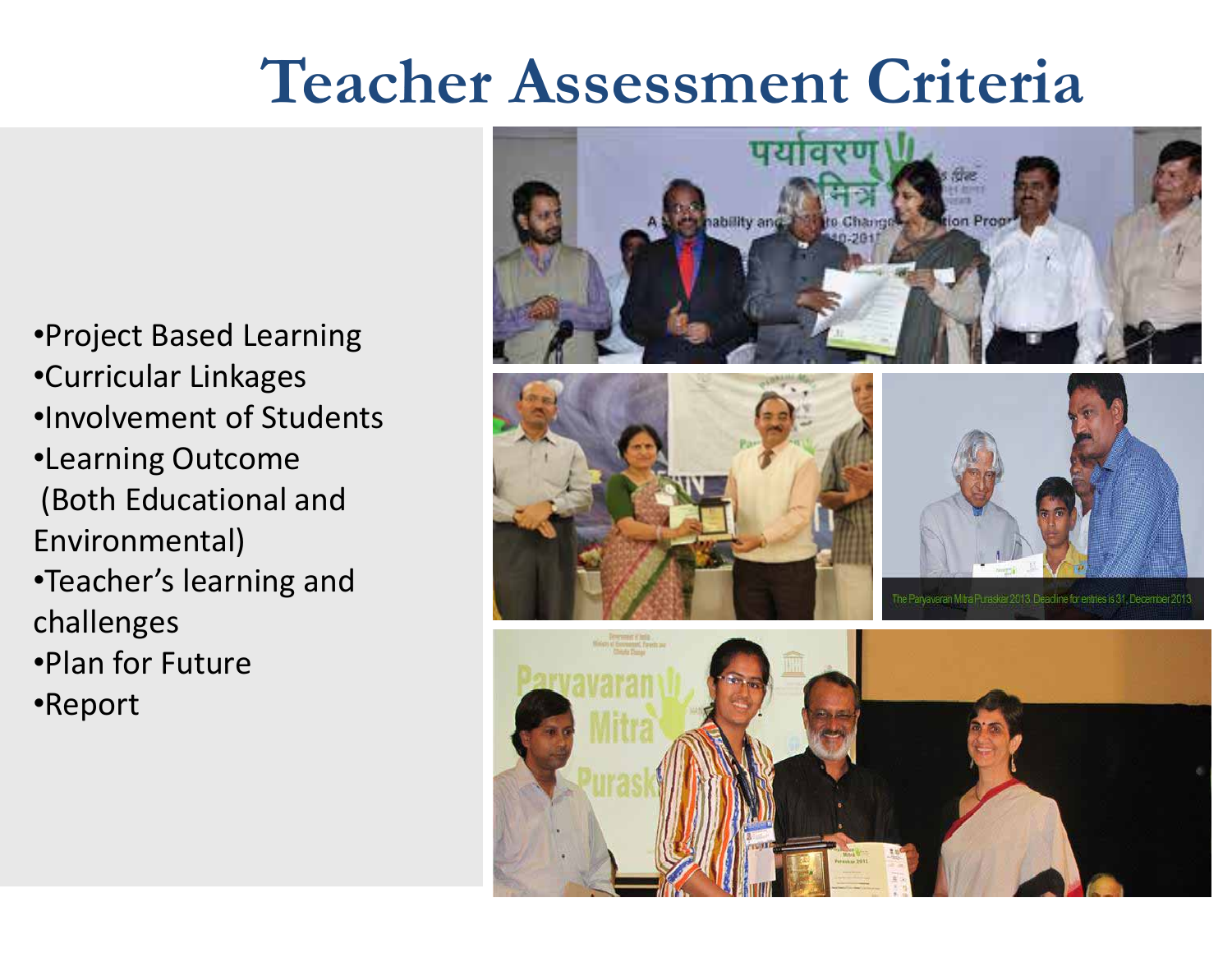### **BEST STUDENT**



#### **The Young Leader for Change**

The Paryavaran Mitra-Young Leader for Change are students involved in exceptional environmental action projects focusing on changes in their immediate environment. The educational process spans from developing action plans to implementing them and sharing experiences with the world. The initiative aims to develop leadership skills amongst students through experiential learning.

#### ASSESSMENT

- Issue identification and in-depth inquiry.
- Understanding the problem and planning the project.
- Self Reflection and learning.
- Understanding of the content in the project area.
- Clear action component.
- Impacts in the local environment.
- Outreach of the action project
- Linkages/extension of classroom learning.

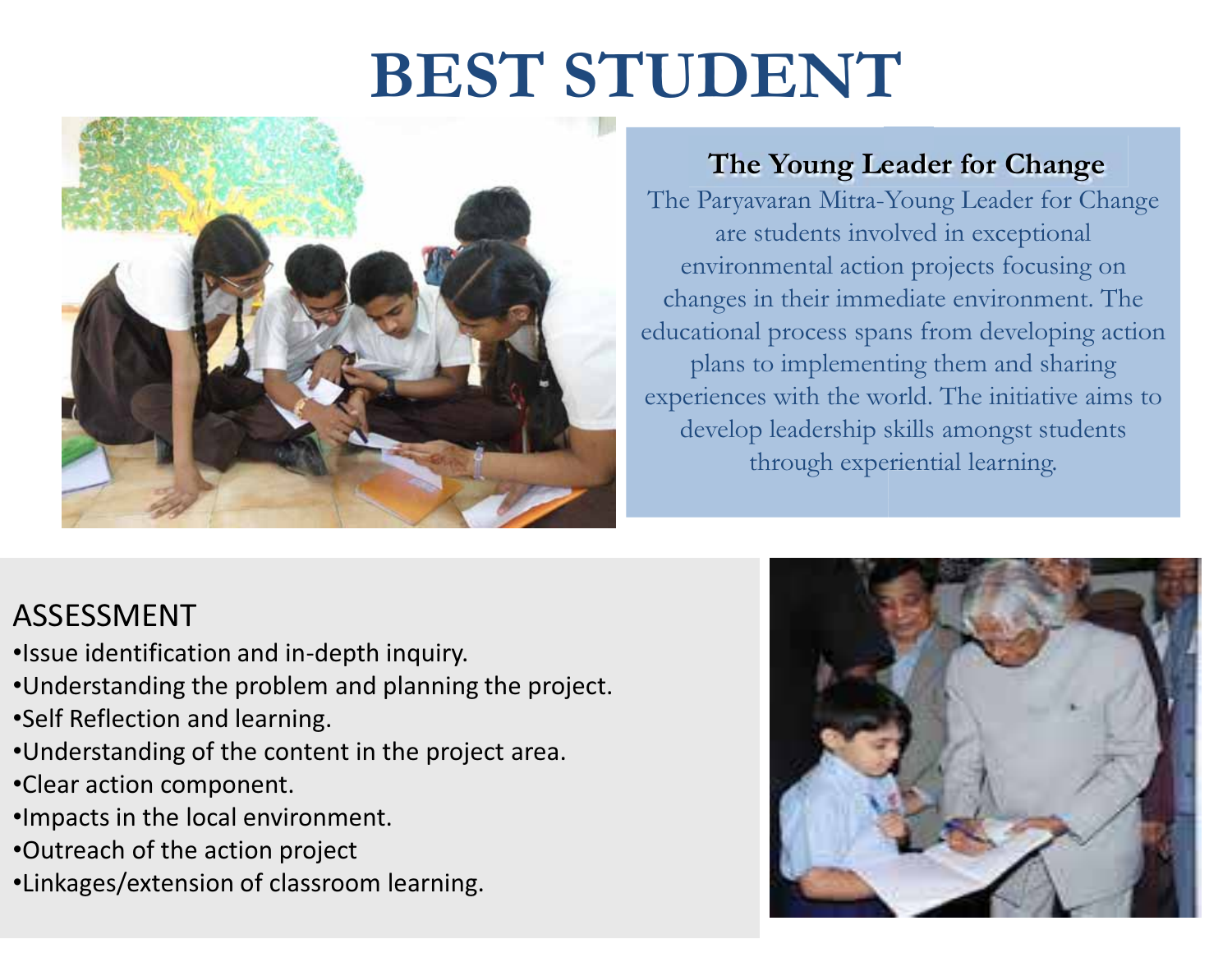### TIMELINE OF THE AWARD

| Announcement                                                  | <b>July 2015</b>      |
|---------------------------------------------------------------|-----------------------|
| Action project<br>implementation in<br>schools and reporting. | July to October, 2015 |
| Deadline for sending in<br>reports with evidences for         | October 31, 2015      |
| <b>Award Ceremony.</b>                                        | January 2016          |